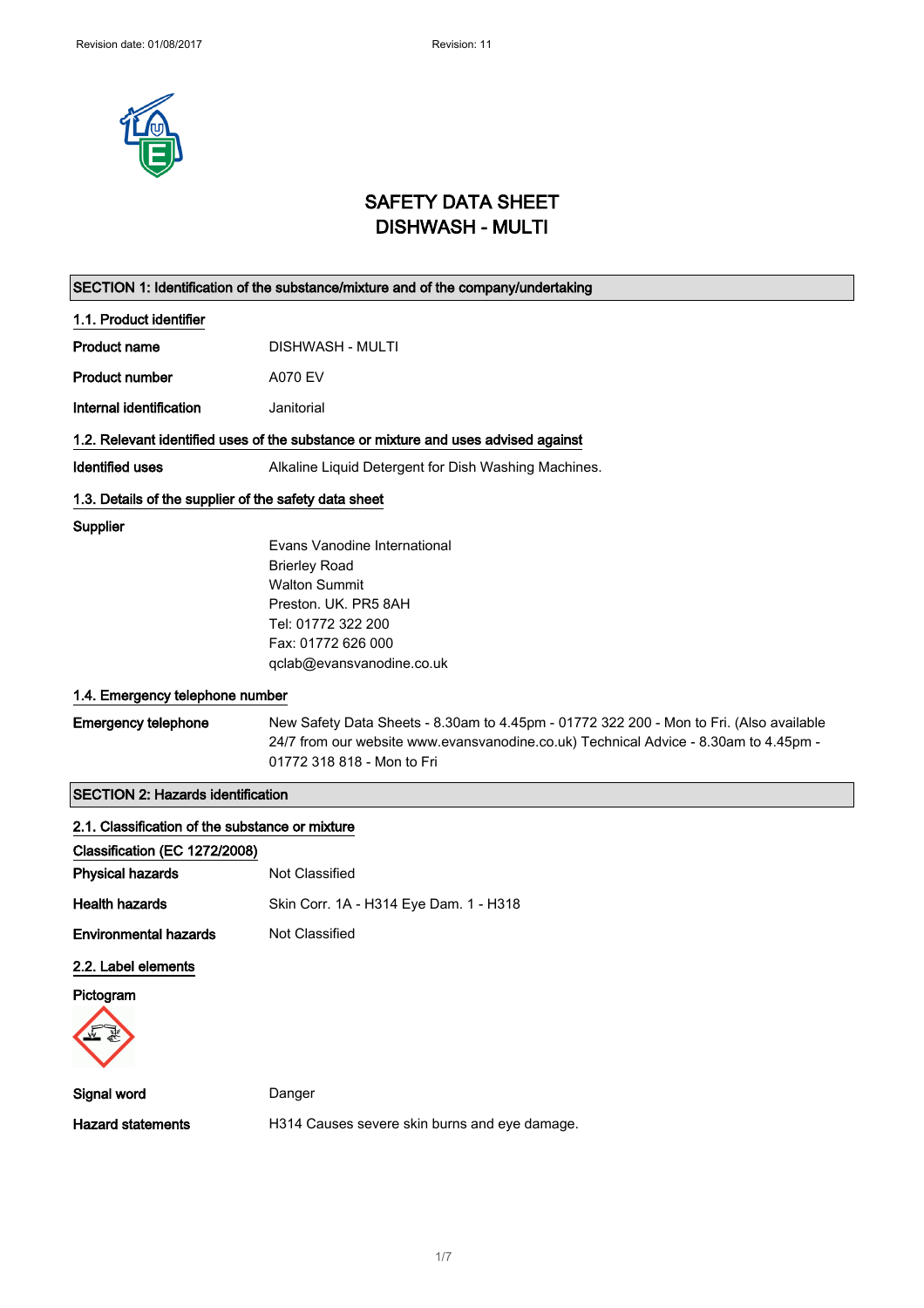| <b>Precautionary statements</b> | P <sub>102</sub> Keep out of reach of children.<br>P <sub>260</sub> Do not breathe mist.<br>P280 Wear protective gloves/ protective clothing/ eye protection/ face protection.<br>P301+P330+P331 IF SWALLOWED: Rinse mouth. Do NOT induce vomiting.<br>P303+P361+P353 IF ON SKIN (or hair): Take off immediately all contaminated clothing.<br>Rinse skin with water/ shower.<br>P304+P340 IF INHALED: Remove person to fresh air and keep comfortable for breathing.<br>P305+P351+P338 IF IN EYES: Rinse cautiously with water for several minutes. Remove<br>contact lenses, if present and easy to do. Continue rinsing.<br>P315 Get immediate medical advice/ attention.<br>P501 Dispose of contents/ container in accordance with local regulations. |
|---------------------------------|-----------------------------------------------------------------------------------------------------------------------------------------------------------------------------------------------------------------------------------------------------------------------------------------------------------------------------------------------------------------------------------------------------------------------------------------------------------------------------------------------------------------------------------------------------------------------------------------------------------------------------------------------------------------------------------------------------------------------------------------------------------|
| Contains                        | SODIUM HYDROXIDE                                                                                                                                                                                                                                                                                                                                                                                                                                                                                                                                                                                                                                                                                                                                          |

## 2.3. Other hazards

This product does not contain any substances classified as PBT or vPvB.

### SECTION 3: Composition/information on ingredients

# 3.2. Mixtures SODIUM HYDROXIDE 15-20% CAS number: 1310-73-2 EC number: 215-185-5 REACH registration number: 01- 2119457892-27-xxxx

Spec Conc Limits :- Skin Corr. 1A (H314) >= 5 %, Skin Corr. 1B (H314) >=2% <5 %, Skin Irrit. 2 (H315) >=0.5%<2%, Eye Irrit. 2 (H319) >=0.5% <2%

### **Classification**

Met. Corr. 1 - H290 Skin Corr. 1A - H314 Eye Dam. 1 - H318

The Full Text for all R-Phrases and Hazard Statements are Displayed in Section 16.

#### SECTION 4: First aid measures

#### 4.1. Description of first aid measures

| <b>Inhalation</b>   | Unlikely route of exposure as the product does not contain volatile substances. If spray/mist<br>has been inhaled, proceed as follows. Move affected person to fresh air and keep warm and<br>at rest in a position comfortable for breathing. |
|---------------------|------------------------------------------------------------------------------------------------------------------------------------------------------------------------------------------------------------------------------------------------|
| Ingestion           | Do not induce vomiting. Rinse mouth thoroughly with water. Give plenty of water to drink. Get<br>medical attention immediately.                                                                                                                |
| <b>Skin contact</b> | Wash with plenty of water. Get medical attention promptly if symptoms occur after washing.                                                                                                                                                     |
| Eye contact         | Rinse immediately with plenty of water. Remove any contact lenses and open eyelids wide<br>apart. Get medical attention immediately. Continue to rinse.                                                                                        |
|                     | 4.2. Most important symptoms and effects, both acute and delayed                                                                                                                                                                               |
| General information | The severity of the symptoms described will vary dependent on the concentration and the<br>length of exposure.                                                                                                                                 |
| <b>Inhalation</b>   | Irritation of nose, throat and airway.                                                                                                                                                                                                         |
| Ingestion           | May cause chemical burns in mouth and throat.                                                                                                                                                                                                  |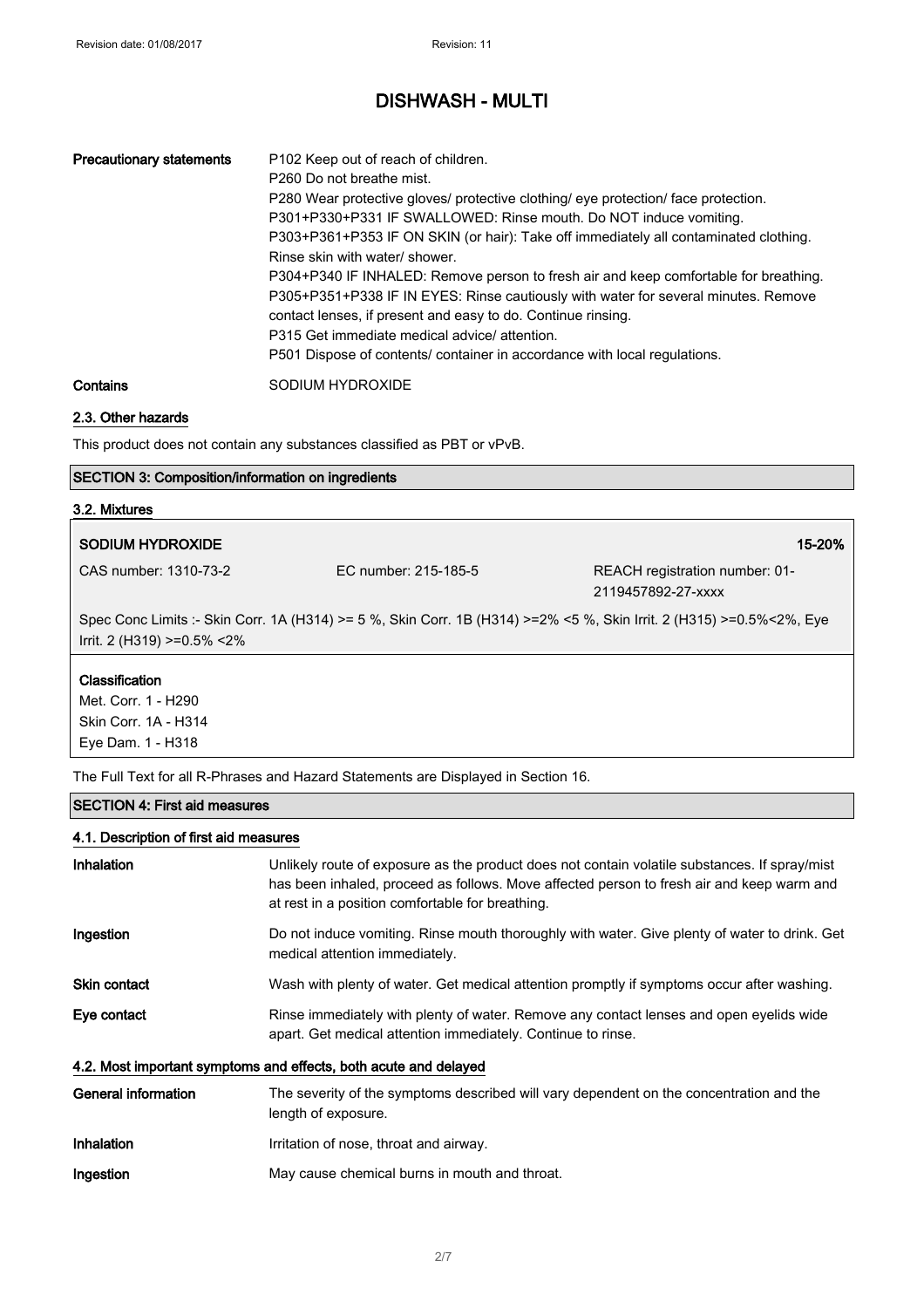| Skin contact                                               | Burning pain and severe corrosive skin damage. May cause serious chemical burns to the<br>skin.                                                                                                                                              |
|------------------------------------------------------------|----------------------------------------------------------------------------------------------------------------------------------------------------------------------------------------------------------------------------------------------|
| Eye contact                                                | Severe irritation, burning and tearing. Prolonged contact causes serious eye and tissue<br>damage.                                                                                                                                           |
|                                                            | 4.3. Indication of any immediate medical attention and special treatment needed                                                                                                                                                              |
| Notes for the doctor                                       | Treat symptomatically.                                                                                                                                                                                                                       |
| <b>SECTION 5: Firefighting measures</b>                    |                                                                                                                                                                                                                                              |
| 5.1. Extinguishing media                                   |                                                                                                                                                                                                                                              |
| Suitable extinguishing media                               | The product is not flammable. Use fire-extinguishing media suitable for the surrounding fire.                                                                                                                                                |
| 5.2. Special hazards arising from the substance or mixture |                                                                                                                                                                                                                                              |
| Specific hazards                                           | Thermal decomposition or combustion products may include the following substances:<br>Irritating gases or vapours.                                                                                                                           |
| 5.3. Advice for firefighters                               |                                                                                                                                                                                                                                              |
| Special protective equipment<br>for firefighters           | Wear positive-pressure self-contained breathing apparatus (SCBA) and appropriate protective<br>clothing.                                                                                                                                     |
| <b>SECTION 6: Accidental release measures</b>              |                                                                                                                                                                                                                                              |
|                                                            | 6.1. Personal precautions, protective equipment and emergency procedures                                                                                                                                                                     |
| <b>Personal precautions</b>                                | Wear protective clothing, gloves, eye and face protection. For personal protection, see<br>Section 8.                                                                                                                                        |
| 6.2. Environmental precautions                             |                                                                                                                                                                                                                                              |
| <b>Environmental precautions</b>                           | Spillages or uncontrolled discharges into watercourses must be reported immediately to the<br>Environmental Agency or other appropriate regulatory body.                                                                                     |
| 6.3. Methods and material for containment and cleaning up  |                                                                                                                                                                                                                                              |
| Methods for cleaning up                                    | Small Spillages: Flush away spillage with plenty of water. Large Spillages: Contain and<br>absorb spillage with sand, earth or other non-combustible material. Collect and place in<br>suitable waste disposal containers and seal securely. |
| 6.4. Reference to other sections                           |                                                                                                                                                                                                                                              |
| Reference to other sections                                | For personal protection, see Section 8.                                                                                                                                                                                                      |
| <b>SECTION 7: Handling and storage</b>                     |                                                                                                                                                                                                                                              |
| 7.1. Precautions for safe handling                         |                                                                                                                                                                                                                                              |
| <b>Usage precautions</b>                                   | Wear protective clothing, gloves, eye and face protection.                                                                                                                                                                                   |
|                                                            | 7.2. Conditions for safe storage, including any incompatibilities                                                                                                                                                                            |
| <b>Storage precautions</b>                                 | Keep only in the original container in a cool, well-ventilated place. Store away from the<br>following materials: Oxidising materials.                                                                                                       |
| 7.3. Specific end use(s)                                   |                                                                                                                                                                                                                                              |
| Specific end use(s)                                        | The identified uses for this product are detailed in Section 1.2.                                                                                                                                                                            |
| Usage description                                          | See Product Information Sheet & Label for detailed use of this product.                                                                                                                                                                      |
| <b>SECTION 8: Exposure Controls/personal protection</b>    |                                                                                                                                                                                                                                              |

## 8.1. Control parameters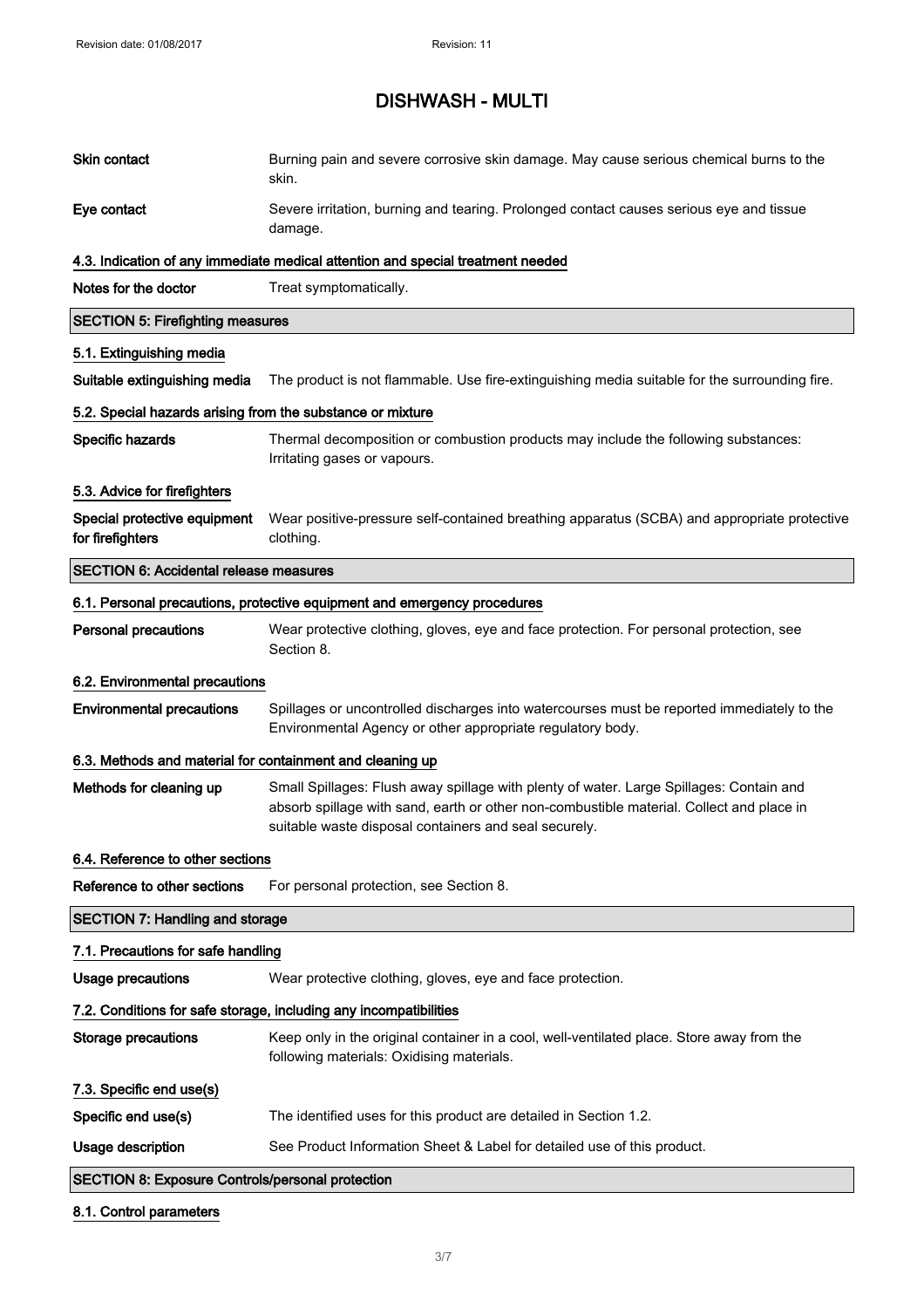## Occupational exposure limits

## SODIUM HYDROXIDE

Short-term exposure limit (15-minute): WEL 2 mg/m<sup>3</sup> WEL = Workplace Exposure Limit

### 8.2. Exposure controls

### Protective equipment

| Appropriate engineering<br>controls | Not relevant.                                                                       |
|-------------------------------------|-------------------------------------------------------------------------------------|
| Eye/face protection                 | The following protection should be worn: Chemical splash goggles or face shield.    |
| Hand protection                     | Wear protective gloves. (Household rubber gloves.)                                  |
| Other skin and body<br>protection   | Wear suitable protective clothing as protection against splashing or contamination. |
| <b>Respiratory protection</b>       | Respiratory protection not required.                                                |

## SECTION 9: Physical and Chemical Properties

|                                             | 9.1. Information on basic physical and chemical properties              |  |
|---------------------------------------------|-------------------------------------------------------------------------|--|
| Appearance                                  | Liquid.                                                                 |  |
| Colour                                      | Colourless. to Pale pink.                                               |  |
| Odour                                       | Characteristic.                                                         |  |
| pH                                          | pH (diluted solution): 11.60 @ 3ml / L                                  |  |
| <b>Melting point</b>                        | $-2^{\circ}$ C                                                          |  |
| Initial boiling point and range             | 102°C @ 760 mm Hg                                                       |  |
| Flash point                                 | Boils without flashing.                                                 |  |
| <b>Relative density</b>                     | 1.197 @ 20°C                                                            |  |
| Solubility(ies)                             | Soluble in water.                                                       |  |
| 9.2. Other information                      |                                                                         |  |
| Other information                           | None.                                                                   |  |
| <b>SECTION 10: Stability and reactivity</b> |                                                                         |  |
| 10.1. Reactivity                            |                                                                         |  |
| Reactivity                                  | Reactions with the following materials may generate heat: Strong acids. |  |
| 10.2. Chemical stability                    |                                                                         |  |
| <b>Stability</b>                            | No particular stability concerns.                                       |  |
| 10.3. Possibility of hazardous reactions    |                                                                         |  |
| Possibility of hazardous<br>reactions       | See sections 10.1, 10.4 & 10.5                                          |  |
| 10.4. Conditions to avoid                   |                                                                         |  |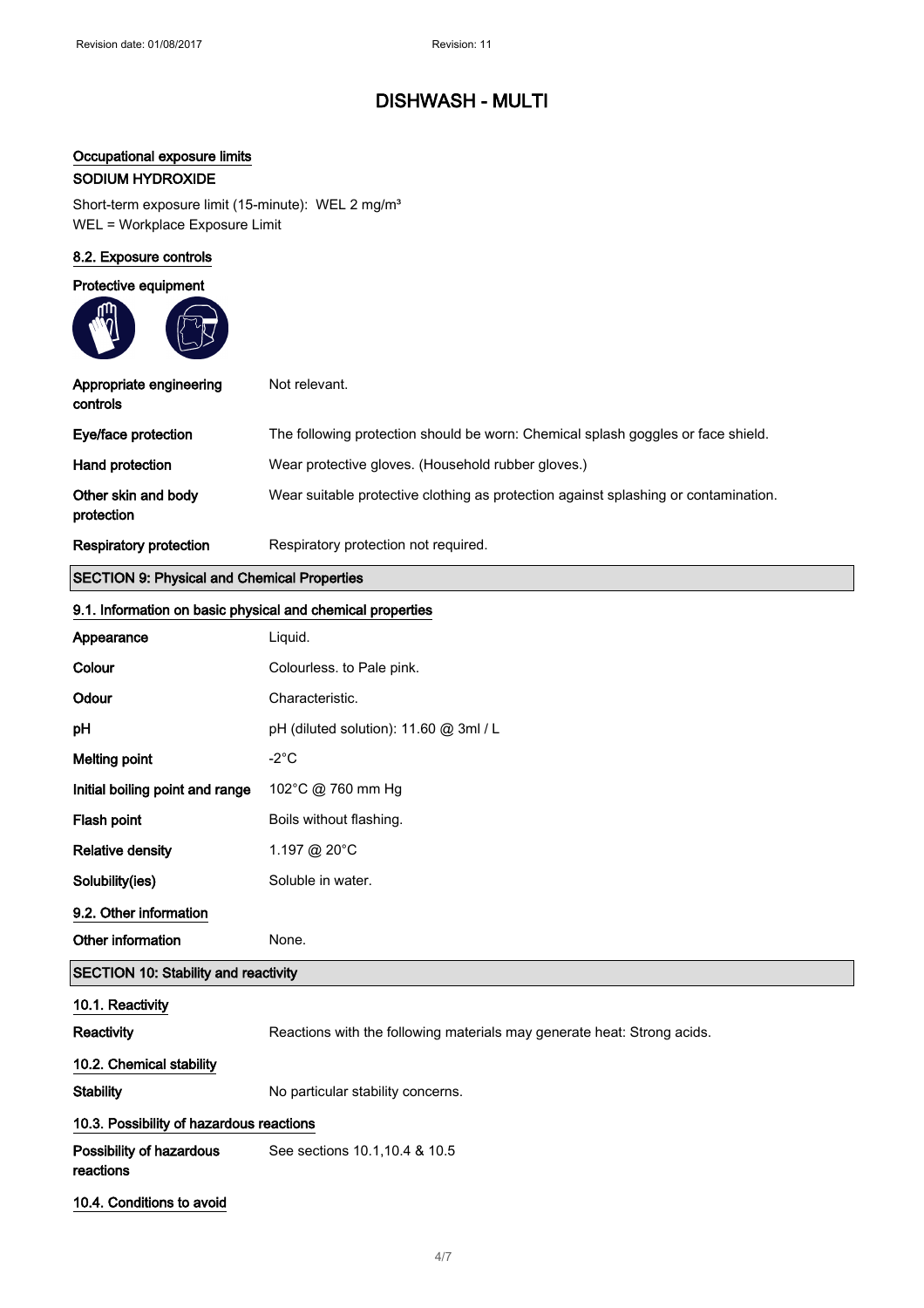| <b>Conditions to avoid</b>                   | There are no known conditions that are likely to result in a hazardous situation.                                                                                                                                                                                                        |
|----------------------------------------------|------------------------------------------------------------------------------------------------------------------------------------------------------------------------------------------------------------------------------------------------------------------------------------------|
| 10.5. Incompatible materials                 |                                                                                                                                                                                                                                                                                          |
| <b>Materials to avoid</b>                    | Strong acids. Aluminium, Tin, Zinc and their alloys.                                                                                                                                                                                                                                     |
| 10.6. Hazardous decomposition products       |                                                                                                                                                                                                                                                                                          |
| Hazardous decomposition<br>products          | No known hazardous decomposition products.                                                                                                                                                                                                                                               |
| <b>SECTION 11: Toxicological information</b> |                                                                                                                                                                                                                                                                                          |
| 11.1. Information on toxicological effects   |                                                                                                                                                                                                                                                                                          |
| <b>Toxicological effects</b>                 | We have not carried out any animal testing for this product. Any ATE figures quoted below are<br>from Toxicity Classifications that have been carried out using ATE (Acute Toxicity Estimate)<br>Calculation Method using LD50 or ATE figures provided by the Raw Material Manufacturer. |
| <b>SECTION 12: Ecological Information</b>    |                                                                                                                                                                                                                                                                                          |
| Ecotoxicity                                  | Potentially hazardous due to the alkalinity of the product.                                                                                                                                                                                                                              |
| 12.1. Toxicity                               |                                                                                                                                                                                                                                                                                          |
| <b>Toxicity</b>                              | We have not carried out any Aquatic testing, therefore we have no Aquatic Toxicity Data<br>specifically for this product. The Aquatic Toxicity Data, where provided by the raw material<br>manufacturer for ingredients with aquatic toxicity, can be made available on request.         |
| 12.2. Persistence and degradability          |                                                                                                                                                                                                                                                                                          |
| 12.3. Bioaccumulative potential              |                                                                                                                                                                                                                                                                                          |
| <b>Bioaccumulative potential</b>             | The product does not contain any substances expected to be bioaccumulating.                                                                                                                                                                                                              |
| 12.4. Mobility in soil                       |                                                                                                                                                                                                                                                                                          |
| <b>Mobility</b>                              | Not known.                                                                                                                                                                                                                                                                               |
| 12.5. Results of PBT and vPvB assessment     |                                                                                                                                                                                                                                                                                          |
| Results of PBT and vPvB<br>assessment        | This product does not contain any substances classified as PBT or vPvB.                                                                                                                                                                                                                  |
| 12.6. Other adverse effects                  |                                                                                                                                                                                                                                                                                          |
| Other adverse effects                        | Not known.                                                                                                                                                                                                                                                                               |
| <b>SECTION 13: Disposal considerations</b>   |                                                                                                                                                                                                                                                                                          |
| 13.1. Waste treatment methods                |                                                                                                                                                                                                                                                                                          |
| <b>Disposal methods</b>                      | Discharge used solutions to drain. Small amounts (less than 5 Litres) of unwanted product<br>may be flushed with water to sewer. Larger volumes must be sent for disposal as special<br>waste. Rinse out empty container with water and consign to normal waste.                         |
| <b>SECTION 14: Transport information</b>     |                                                                                                                                                                                                                                                                                          |
| 14.1. UN number                              |                                                                                                                                                                                                                                                                                          |
| UN No. (ADR/RID)                             | 1719                                                                                                                                                                                                                                                                                     |
| UN No. (IMDG)                                | 1719                                                                                                                                                                                                                                                                                     |
| UN No. (ICAO)                                | 1719                                                                                                                                                                                                                                                                                     |
| 14.2. UN proper shipping name                |                                                                                                                                                                                                                                                                                          |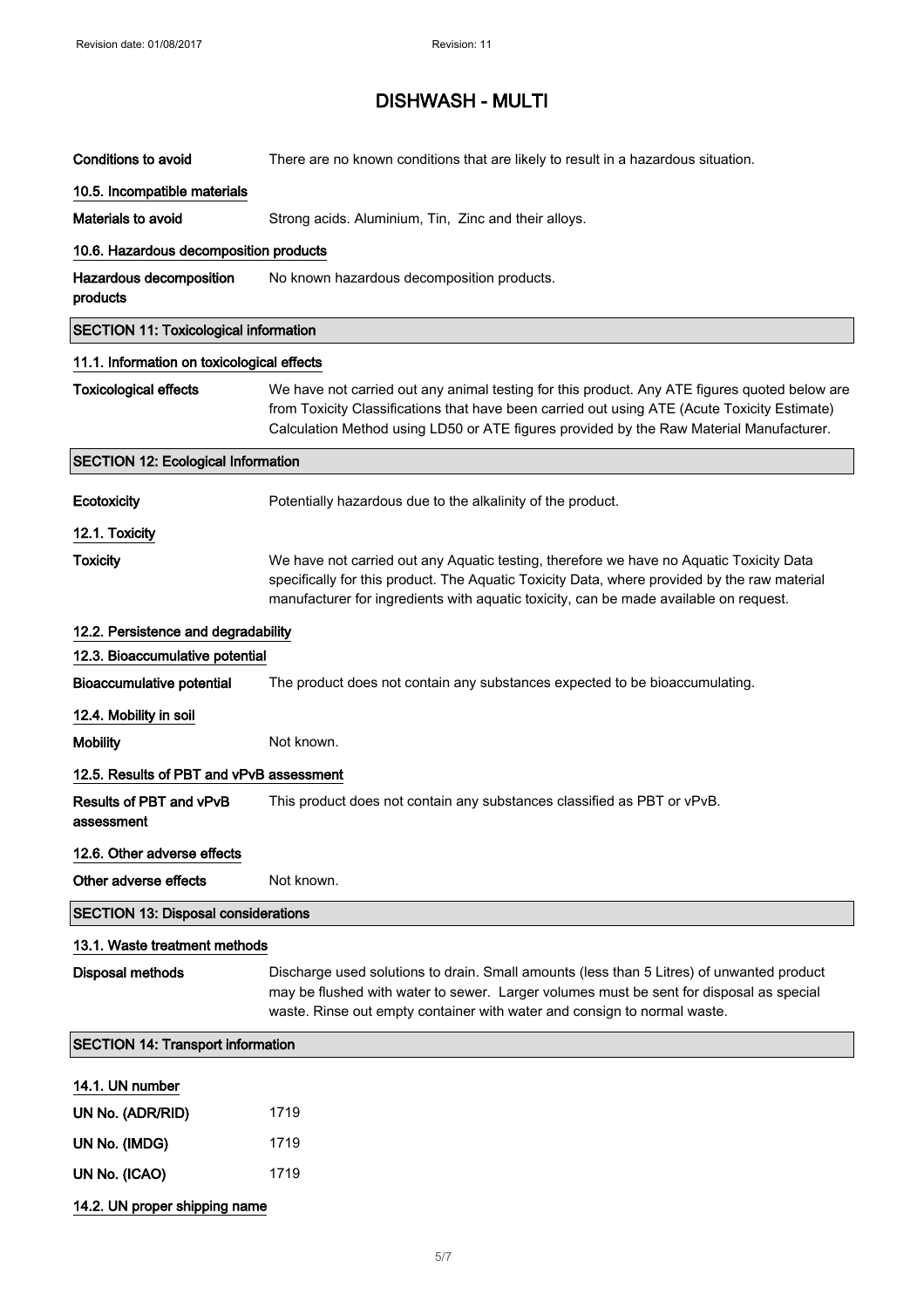| Proper shipping name<br>(ADR/RID)                           | CAUSTIC ALKALI LIQUID, N.O.S. (sodium hydroxide solution)                                            |
|-------------------------------------------------------------|------------------------------------------------------------------------------------------------------|
|                                                             | Proper shipping name (IMDG) CAUSTIC ALKALI LIQUID, N.O.S. (sodium hydroxide solution)                |
|                                                             | Proper shipping name (ICAO) CAUSTIC ALKALI LIQUID, N.O.S. (sodium hydroxide solution)                |
| 14.3. Transport hazard class(es)                            |                                                                                                      |
| <b>ADR/RID class</b>                                        | Class 8: Corrosive substances.                                                                       |
| <b>ADR/RID label</b>                                        | 8                                                                                                    |
| <b>IMDG class</b>                                           | Class 8: Corrosive substances.                                                                       |
| <b>ICAO class/division</b>                                  | Class 8: Corrosive substances.                                                                       |
| <b>Transport labels</b>                                     |                                                                                                      |
|                                                             |                                                                                                      |
| 14.4. Packing group                                         |                                                                                                      |
| ADR/RID packing group                                       | $\mathbf{H}$                                                                                         |
| IMDG packing group                                          | $\mathbf{H}$                                                                                         |
| ICAO packing group                                          | Ш                                                                                                    |
| 14.5. Environmental hazards                                 |                                                                                                      |
| Environmentally hazardous substance/marine pollutant<br>No. |                                                                                                      |
| 14.6. Special precautions for user                          |                                                                                                      |
| <b>EmS</b>                                                  | $F-A, S-B$                                                                                           |
| Tunnel restriction code                                     | (E)                                                                                                  |
|                                                             | 14.7. Transport in bulk according to Annex II of MARPOL and the IBC Code                             |
| Annex II of MARPOL 73/78<br>and the IBC Code                | Transport in bulk according to Not relevant. for a packaged product.                                 |
| <b>SECTION 15: Regulatory information</b>                   |                                                                                                      |
|                                                             | 15.1. Safety, health and environmental regulations/legislation specific for the substance or mixture |

| EU legislation | Safety Data Sheet prepared in accordance with REACH Commission Regulation (EU) No        |
|----------------|------------------------------------------------------------------------------------------|
|                | 2015/830 (which amends Regulation (EC) No 453/2010 & 1907/2006).                         |
|                | The product is as classified under GHS/CLP- Regulation (EC) No 1272/2008 classification, |
|                | labelling & packaging of substances & mixtures.                                          |
|                | Ingredients are listed with classification under GHS/CLP - Regulation (EC) No 1272/2008  |
|                | classification, labelling & packaging of substances & mixtures.                          |

### 15.2. Chemical safety assessment

No chemical safety assessment has been carried out as not applicable as this product is a mixture.

## SECTION 16: Other information